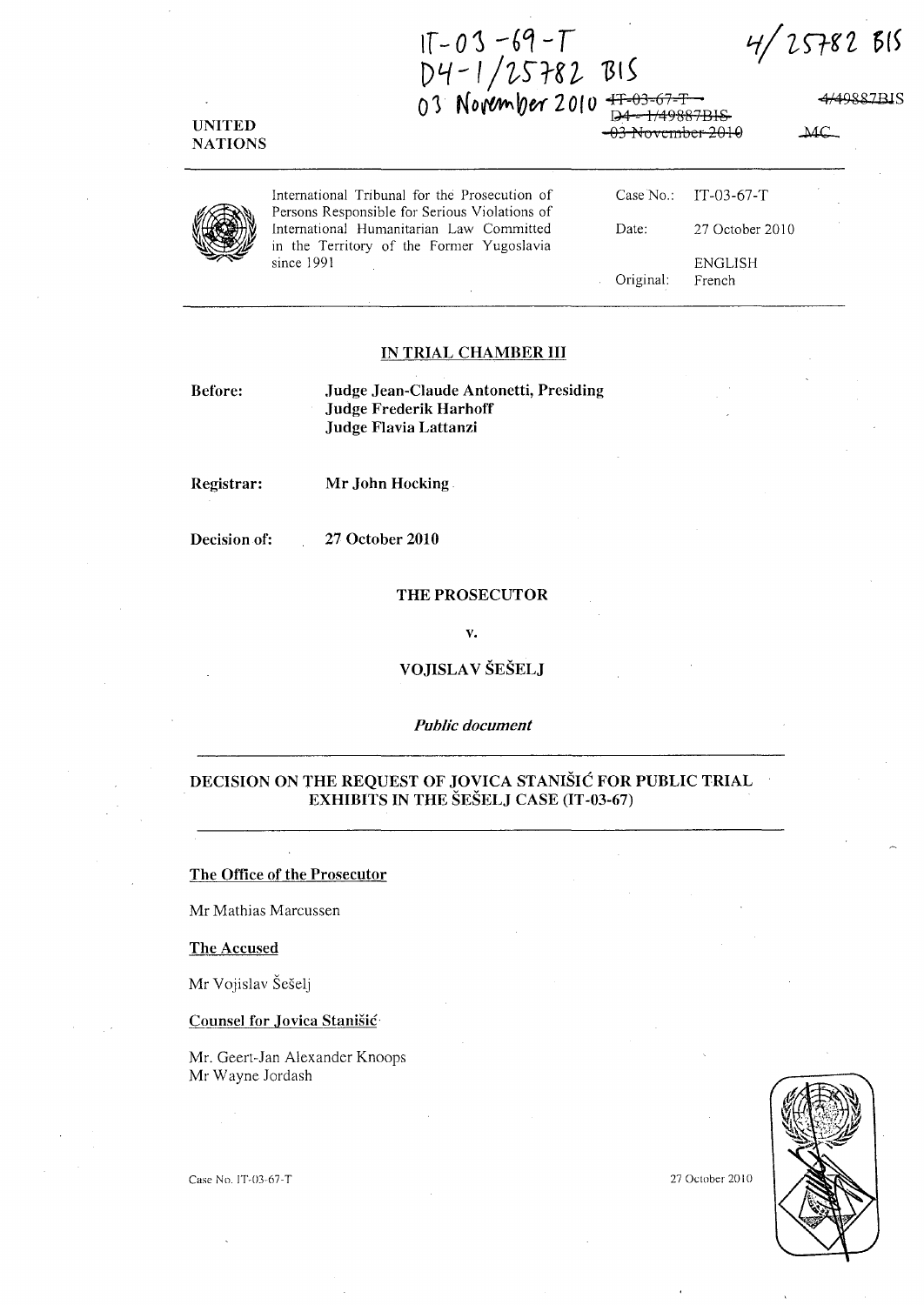$17 - 03 - 69 - T$ 

3/25782 BIS

49887BIS

**TRIAL CHAMBER III** ("Chamber") of the International Tribunal for the Prosecution of Persons Responsible for Serious Violations of International Humanitarian Law Committed in the Territory of the Former Yugoslavia since 1991 ("Tribunal");

**SEIZED** of a request by the Counsel for Jovica Stanisic ("Applicant"), an Accused in Case No. IT-03-69, *Prosecutor v. Stanišić and Simatović* ("Stanišić and Simatović Case"), filed publicly on 27 September 2010, seeking access to public exhibits presented during this case ("Request"), $\frac{1}{1}$ 

**NOTING** the response filed publicly by the Office of the Prosecutor ("Prosecution") on 6 October 2010, in which the Prosecution points out that it does not oppose the Request,<sup>2</sup>

**NOTING** Article 21 (2) of the Statute of the Tribunal ("Statute"), establishing the right of all accused before the Tribunal to a public trial, subject to the provisions governing the protection of victims and witnesses,

**NOTING** Article 21 (4) (b) of the Statute establishing the right of all accused before the Tribunal to adequate time and facilities for the preparation of their defence,

**NOTING** the Decision of 24 April 2008, in which the Chamber established the existence of a nexus between the *Stanisic and Simatovie'* case and this case, and authorised the disclosure of certain confidential *inter partes* documents to the Applicant ("Decision of 24 April 2008"), $3$ 

**NOTING** the Decision of 18 September 2008 in which the Chamber decided to stay its ruling on any public request to obtain access to exhibits tendered into evidence until the end of the trial, with the exception of requests from the accused before the Tribunal or national courts who might need them for the preparation of their defence,<sup>4</sup>

<sup>&</sup>lt;sup>1</sup> "Request of Jovica Stanišić for Public Trial Exhibits in the Šešelj Case", public, 27 September 2010 ("Request").

<sup>&</sup>lt;sup>2</sup> "Prosecution Response to Jovica Stanišić's Request for Public Trial Exhibits in the Sešelj Case", <sup>1</sup> "Request of Jovica Stanišić for Public Trial Exhibits in the Šešelj Case", public, 27<br>
("Request"),<br>
<sup>2</sup> "Prosecution Response to Jovica Stanišić's Request for Public Trial Exhibits in the Sešelj C<br>
<sup>3</sup> "Decision on St

<sup>&</sup>quot;Decision on Stanišić Motion for Access to Confidential Materials in the Šešelj Case Pursuant to Rule  $75(G)(i)$ ", public, 24 April 2008 ("Decision of 24 April 2008").

<sup>&</sup>lt;sup>4</sup> "Decision Regarding Public Access to Trial Exhibits", public, 18 September 2008.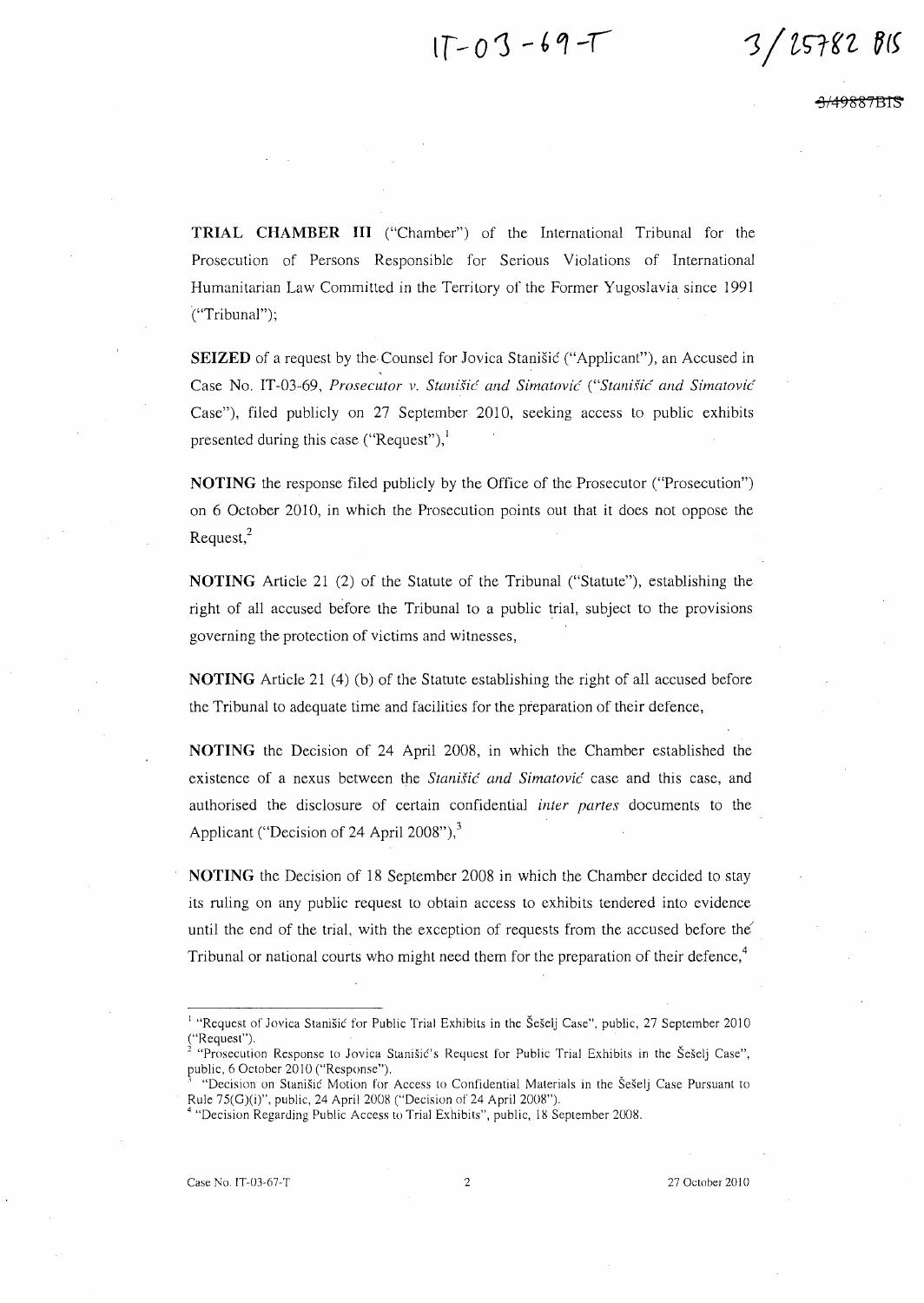$15 - 03 - 69 - T$ 

 $2/25782815$ 

**2i49887BJ.S** 

**CONSIDERING** that Vojislav Seselj ("Accused") did not respond to the Request within 14 days of the receipt of the BCS version, as prescribed by Rule 126 *bis* of the Rules of Procedure and Evidence ("Rules"),<sup>5</sup>

**CONSIDERING** that, nevertheless, during the hearing of 30 March 2010, the Accused indicated to the Chamber that, in principle, he did not oppose the disclosure of documents related to this case when the disclosure was sought by the defence team of another accused before the Tribunal,<sup>6</sup>

**CONSIDERING** that, in support of his Request, the Applicant indicates he is repeating the same arguments he elaborated upon in his previous request and which resulted in the Decision of 24 April 2008 on access to confidential documents,<sup>7</sup>

**CONSIDERING** that the Chamber deems that access to public exhibits from this case may help the Applicant in the preparation of his case,

### **FOR THE FOREGOING REASONS**

**PURSUANT TO** Articles 21(2) and 21(4)(b) of the Statute and Rules 54 and 73 of the Rules,

**GRANTS** the Request,

**AUTHORIZES** the Registry to grant the Applicant immediate access to public exhibits presented in this case.

Done in English and in French, the French version being authoritative.

/signed/ Jean-Claude Antonetti Presiding Judge

Case No. 1T-03-67-T 3 27 October 2010

<sup>&</sup>lt;sup>5</sup> The Accused received the BCS version of the Request on 1 October 2010 (see the record of receipt filed on 7 October 2010) and the BCS version of the Response on 14 October 2010 (see the record of receipt filed on 19 October 2010).

<sup>&</sup>lt;sup>o</sup> Hearing of 30 March 2010,  $T(F)$ , p. 15862.

<sup>&</sup>lt;sup>7</sup> Request, para. 2; see also "Defence for Stanišić Motion For Access to Confidential Testimony and Exhibits in the Šešelj Case Pursuant to Rule  $75(G)(i)$ ", public, 19 March 2008.